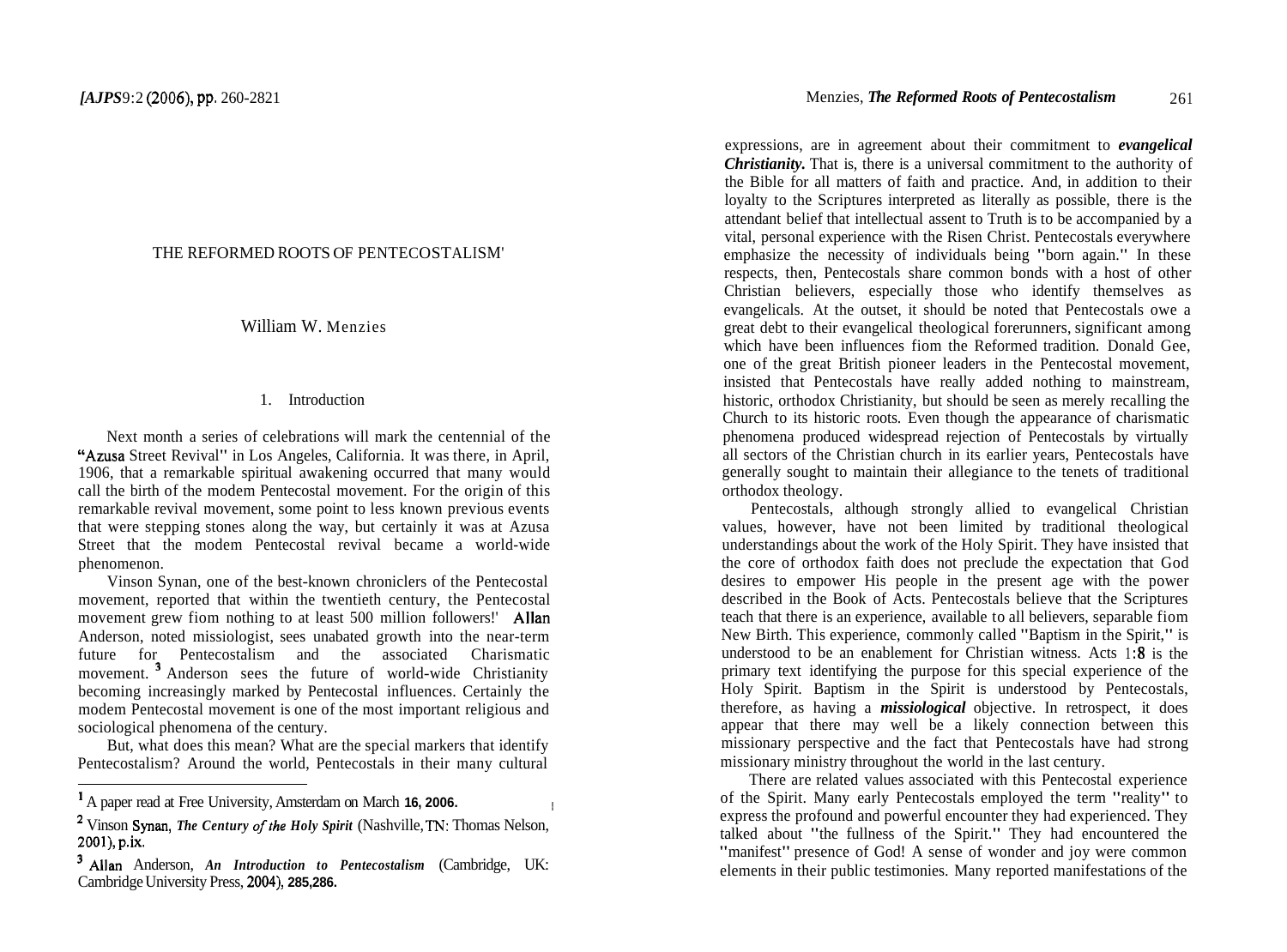charismatic gifts enumerated in I Cor.12:8-10. Generally, those reporting a "Baptism in the Spirit" identified *glossolalia,* or speaking in tongues, as the accompanying sign associated with Baptism in the Spirit. This vital experience with God gave rise to exuberant worship services, often with loud shouting and lively music.<sup>4</sup>Because of the heightened intensity in both *witness* and *worship,* it seems fitting to describe this dimension of the Spirit's work in the individual as the *expressive domain.* Pentecosals in their exuberance, reported "being filled with the Spirit." This corresponded with the reports they read of occurring in the early Palestinian churches in the Book of Acts.

The corollary to this is what might be called the *interior* domain of the Spirit. This term speaks of the salvific work of the Spirit, rather than His charismatic energizing of believers for prophetic witness. The salvific dimension, or the interior work of the Spirit, has to do with the development of the new life in Christ, rather than the prophetic, or charismatic dimension. This soteriological work entails the effectual calling of the believer, his regeneration and justification, and his subsequent growth in spiritual development, or the process of sanctification. By attempting to distinguish between the *expressive domain* and the *interior* domains, one avoids the possibility of falling into a kind of triumphalism. Why is this so? Baptism in the Spirit is understood, then, to be an "overflow of the Spirit," and not necessarily a mark of a higher level of spirituality — which is clearly identified with the interior work of the sanctifying Spirit.<sup>5</sup> To be sure, not all Pentecostals have articulated their faith in this manner. Many, in fact, have taught a "three-stage soteriology," in which one is first born again, then "wholly sanctified," and, lastly, "filled with the Spirit." This teaching was generally advocated by Wesleyan believers who simply added the "third work of grace" to their theology when they adopted the Pentecostal message, especially in the early stages of the revival. Hence, some have employed terms like "Full Gospel," and "filled with the Spirit" in ways that inadvertently reflect a two-tier type of Christianity, with first- and second-class believers implied by their language. This, of course, is specifically a position repudiated by the Apostle Paul. See, for example,

Romans 8:9, in which Paul stoutly affirms that *all* believers have the Spirit.

Conventional wisdom is the perception that the modem Pentecostal revival is a direct, linear extension of the Wesleyan Holiness revival movement of the nineteenth century. ${}^{6}$  In my paper I wish to point out that this is an oversimplification. In truth, the modern Pentecostal movement owes a considerable debt to the Reformed tradition, in addition to its Wesleyan forbears.

The writer of this paper acknowledges that his familiarity with American literature and activity has led him to present his paper from that perspective, apologizing for his lack of expertise in European literature and history.

# 2. Wesleyan Influences in the Period of Modem Pentecostal Origins: 1900-1910

The earliest years of the modern Pentecostal movement, from roughly 1900 to 1910, disclose a ferment of theological ideas which the early leaders employed in an effort to articulate their understanding of what God appeared to be doing among them. Nearly all of the first generation of Pentecostal leaders came out of the Wesleyan Holiness environment. The influence of Methodism is transparent. The followers of John Wesley taught "imperfect regeneration." That is, the believer in his/her initial stages of Christian experience was "born again," but was still tainted by the mark of inbred sin. John Wesley taught the objective of the Christian life was to enter into a state in which the "sin principle" still tainted by the mark of inbred sin. John Wesley taught the objective<br>of the Christian life was to enter into a state in which the "sin principle"<br>is eradicated—something akin to sinless perfection. Wesley identified<br>t this by the term "perfect love." This was achieved through a subsequent crisis experience of the Spirit his followers called "entire sanctification." Pressed by critics for a definition of what this means with respect to the possibility of sinning, Wesley carved out a somewhat limited definition of sin: "the conscious violation of known law." Before him, Luther and Calvin had spoken of sin in absolute terms as *any* transgression of God's will, whether or not the individual was conscious of the violation. By narrowing the definition of sin, Wesley was able to bring the issue within the range of human responsibility. Wesley preferred the positive expression of entire sanctification, "perfect love," but his detractors would not let him neglect the implications on the negative side of the

<sup>&</sup>lt;sup>4</sup> For vivid accounts of the lives and practices of some of the key early Pentecostal leaders in America, see Douglas Jacobsen, *Thinking in the Spirit*  (Bloomington, *IN:* University of Indiana Press, 2003).

<sup>5</sup> This understanding of Pentecostal experience is spelled out in Robert P. Menzies and William W. Menzies, *Spirit and Power* (Grand Rapids, MI: Zondervan Publishing House, 2000).

**<sup>6</sup>**Donald W. Dayton, *Theological Roots of Pentecosalism* (Grand Rapids, MI: Francis Asbury Press, division of Zondervan Publishing House, **1987),** 35-54.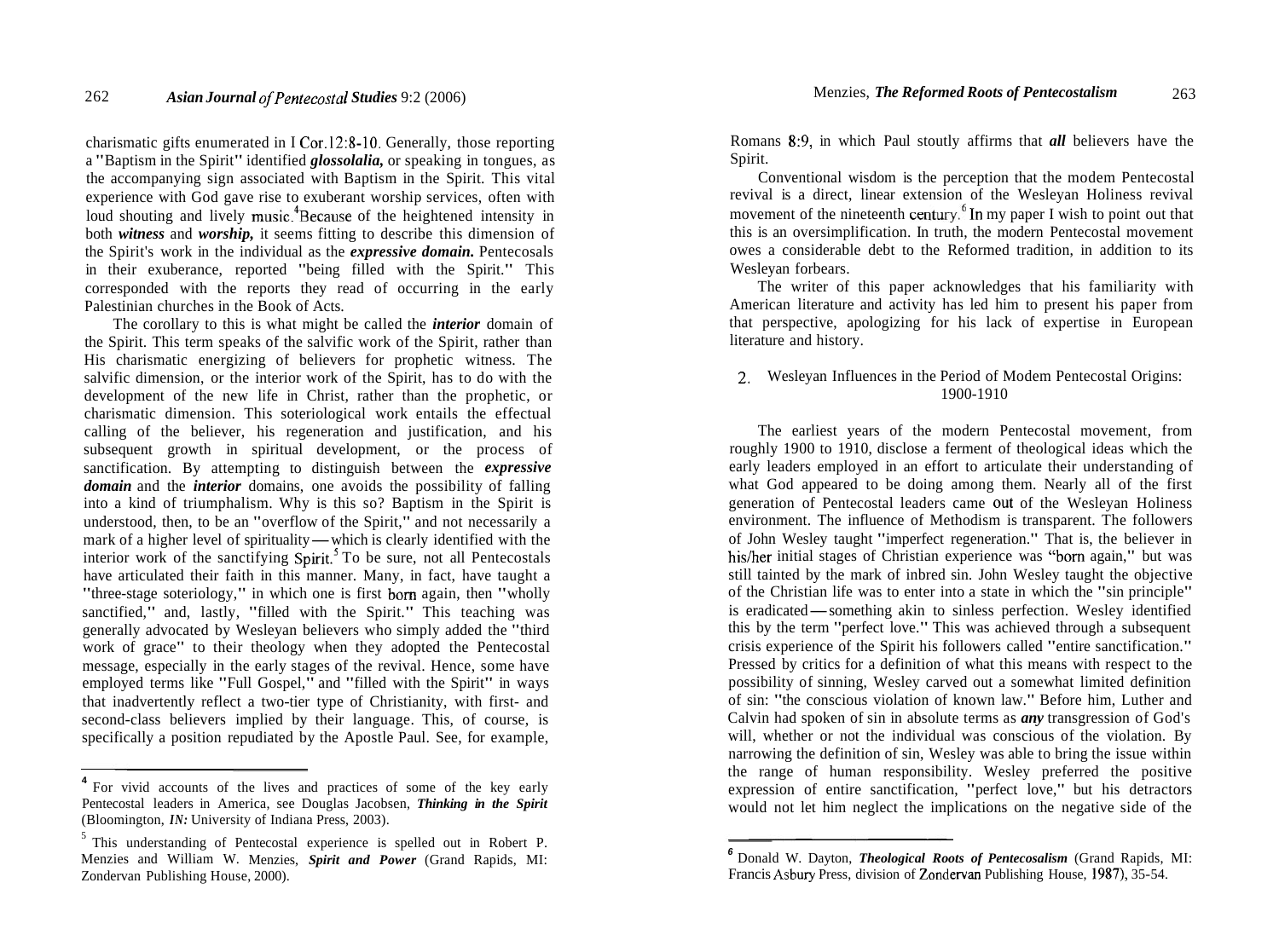equation, how this experience affected one's ability to sin or not to sin.' Nonetheless, in spite of what some would criticize as imperfect theology, Wesley left a legacy in the Christian churches of a yearning and expectation of deeper experiences with God, a journey of faith urged upon all believers. This yearning after a deeper experience with God is the hallmark of most renewal movements.

The Methodist Church, which Wesley founded with great reluctance in the late-eighteenth century, flourished in the United States. By the middle of the nineteenth century, the Methodist Church was the largest single component of Protestant Christianity in the country. However, success in numbers and influence was accompanied by rapid erosion of the special emphases that defined the first generation of Wesleyans. By the last decades of the century, Methodist bishops in the United States were marginalizing pastors who taught Wesley's doctrine of entire sanctification. The teaching of entire sanctification had become an offense to the leaders of Methodism. It was out of step with the theology of Modernism that most of the Methodist leaders had readily adopted.

In the 1860s, a whole range of new organizations and forums appeared in order to keep alive the passion of John Wesley. These new denominations and associations came to be called the "Holiness Movement." It was largely within this context that Wesleyan Holiness believers by the decade of the 1890s were exhorted to seek God earnestly for the full blessing of Pentecost. It was to these believers, hungry for all that God had for them, that the Pentecostal revival was poured out around the beginning of the twentieth century.

There was no single leader who can be rightly labeled the "father" of the Pentecostal revival. Rather, it seems that at about the same time, in many parts of the world, in isolated clusters of praying believers, the Spirit fell. How did they know this had happened? The common denominator in these episodes of Holy Spirit activity was the testimony of speaking in other tongues as the Spirit gave utterance. It is easy to understand how Wesleyan believers, who previously had taught a twostage soteriology, now quickly modified their teaching to employ a threeunderstand how Wesleyan believers, who previously had taught a two-<br>stage soteriology, now quickly modified their teaching to employ a three-<br>stage understanding. First—saved by God's grace; second—emptied, or<br>sanctified: stage understanding. First—saved by God's grace; second—emptied, or sanctified; and third—filled with the Spirit. This seemed to the early Pentecostals to be a satisfying way to meet their need for a useful means of communicating what had happened to them. And, it was very real to them! There is no way to account for their willingness to be subjected to

' John Wesley, in "The Fullness of Faith" in Albert Outler, ed. *John Wesley* (New York: Oxford University Press, **1964), 252-267.** 

the rejection, even the persecution they suffered, apart from their steadfast belief that they had found "reality." God was, indeed, very real to them!

By the time of the Azusa Street revival, as word spread, largely through the printed page, isolated believers in diverse places recognized that what was being reported in Los Angeles was what had happened to them! Consequently, believers in communities in North America, Europe, and elsewhere, found ways of forming associations. Independent congregations, largely comprised of Wesleyan Pentecostals at first, used terms like "the Apostolic Faith" or "Full Gospel" to identify their local churches. Between 1907 and 1909, several entire Wesleyan denominations were swept into the Pentecostal fold. Examples of this are the Church of God (Cleveland, Tennessee) and the Pentecostal Holiness Church, the church of which Vinson Synan is a member and the denomination from which Oral Roberts emerged. After 1909, the Wesleyan Holiness movement in the United States took a strong stand against the Pentecostal revival, and the leakage to the Pentecostal movement was virtually closed.

So, it appears that the period up to about 1910 was largely a Wesleyan Pentecostal story. But, there is more that must be said. Within the next decade, the growing influence of non-Wesleyan Christianity emerges, and, in fact, by 1920, the non-Wesleyan component of the modem Pentecostal movement emerged as the main stream of the Pentecostal movement worldwide. The Assemblies of God is a clear example of this development.

3. Non-Wesleyan Influences Shaping Pentecostal Theology: 1910-1920

# 3.1 Fundamentalism

The religious forces sweeping into the American churches in the late nineteenth century produced consternation among orthodox believers. The religious forces sweeping into the American churches in the late<br>nineteenth century produced consternation among orthodox believers.<br>Two parallel, sometimes overlapping, movements—fundamentalism and<br>the boliness reviva the holiness revival, developed in opposition to what was felt to be an alarming trend in the larger church world. American Fundamentalism was the product of a coalition of the Reformed scholastic theology centered at Princeton Theological Seminary and Scofieldian "dispensationalism," a hermeneutical system that featured a premillennia1 eschatology. The chief contributions of the Princeton theology lay in the attempt to support the credibility of biblical Christianity by appeal to reason and to external evidences. The Princetonians adopted a "citadel" view of biblical inspiration, in which inerrancy was accorded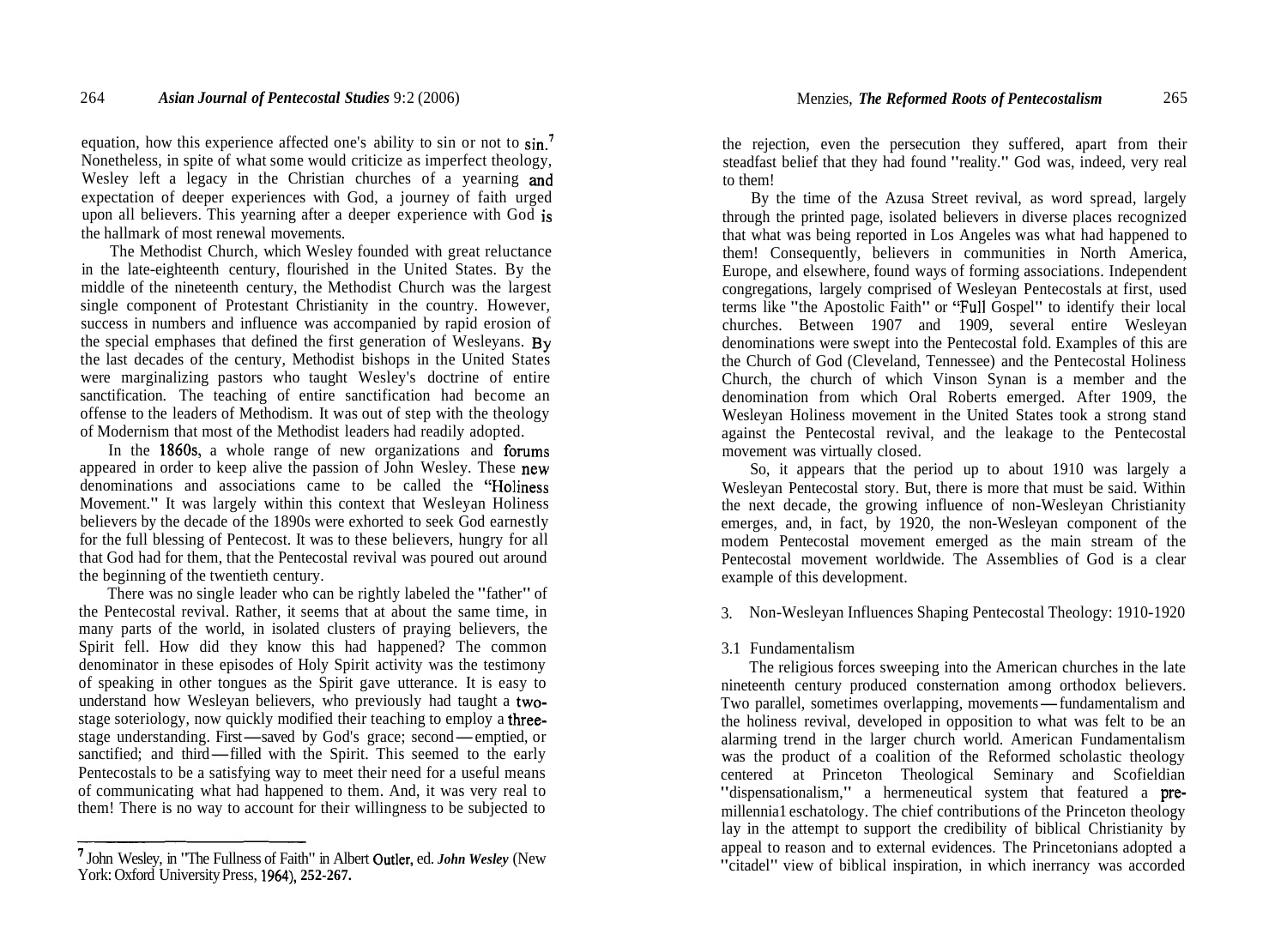only to the original biblical documents written in the hand of the authors or their amanuenses. Of course, none of these documents exist today, all having disappeared through time. However, this line of argumentation narrowed the focus of inquiry to a clearly-defined defensible perimeter. The question of the history of the biblical text was therefore avoided as a separate issue to be pursued.

Princeton served as the great bastion of orthodox Protestant theology in the United States throughout the long and contentious history of the "Fundamentalist-Modemist" debate. The apologetic works of the great Princeton scholars, most notably B.B. Warfield and J. Gresham Machen, are still useful resources. Proponents of Modernism had largely discarded the possibility of biblical miracles, and hence had cast aspersion on the traditional views of the atonement of Jesus Christ, his virgin birth, His bodily resurrection, and His physical return to Earth at the end of the age. The Princeton apologists presented powerful arguments defending biblical Christianity, arguments that the Modernists never really succeeded in refuting. Modernism took over the apparatus of much of American mainline Christianity by subterfuge rather than by open discussion of the pertinent issues.

B.B. Warfield adopted as his strategy in dealing with the issue of miracles the principle of refusing to debate the possibility of *modern*  miracles, choosing rather to deal specifically with the miracles cited in Scripture. By withdrawing into this narrowly-defined perimeter, or "citadel," Warfield sought to concentrate his focus on what he perceived to be the crux of the debate. In so doing, however, he chose to identify with one particular stream in the Reformed tradition, a view held in part at least by John Calvin and, earlier, by Augustine. This view essentially divided the gifts of the Spirit into *pastoral* gifts (such as preaching, teaching, leading, etc.) and *visible* gifts, such as those listed by the Apostle Paul in I Cor. 12:8-10. Today such manifestations of the Spirit are usually called *charismatic* gifts. This teaching of Warfield was expressed most clearly in his monumental work, *Counterfeit Miracles*  which appeared in 1918. His desire to avoid disputes over a variety of claims for supernatural phenomena in the contemporary world led Warfield to become a major theological opponent of the modem Pentecostal movement. We will presently retum to Warfield and subsequent developments within the Reformed tradition.

The other wing of American Fundamentalism, premillennial dispensationalism, had its origins in the Plymouth Brethren, a British sect founded by J. Nelson Darby around 1830. Darby visited the United States on various occasions between 1866 and 1877, having a powerful

influence on key American churchmen, especially those agonizing over the inroads of Modernism. His influence is evident in the Bible conference movement which began in 1876. A series of interdenominational meetings, combining a zeal for promoting serious Bible study with a kindred zeal for eschatological themes, culminated in the Niagara Bible Conference of 1895. It is from this series of meetings that the platform of Fundamentalism was hammered out, finding expression subsequently in various denominational statements and especially, in *The Fundamentals,* a 12-volume set of lectures produced between 1909 and 1912 , which were widely distributed throughout the American churches. <sup>8</sup> The main points of Fundamentalism became intimately associated, not only with the towering apologetic scholarship of the Princeton theologians, but disclosed an affinity with the eschatology of C.I. Scofield, perhaps the chief popularizer of dispensational eschatology.9 Those who held to historic premillennialism, rather than to dispensationalism, gradually lost influence, particularly after the publication of the *Scofield Reference Bible* in 1909.

As an indicator of how important the influence of Fundamentalism was on the Pentecostal movement, in the Assemblies of God, as just one Pentecostal denomination, more than 200 titles by dispensationalistfundamentalist writers appear in the catalogs of the Gospel Publishing House during the years of the height of the Fundamentalist-Modernist controversy. Further, it is significant that the eschatology of the Assemblies of God is derived directly from the categories provided by C.I. Scofield. Frank M. Boyd and Ralph M. Riggs, important theologians in the formative years of the Assemblies of God, turned dispensationalism on its head, making the Church Age the age of the Spirit, rather than the hiatus advocated by Scofieldian dispensationalism! The result is that Pentecostals, such as the Assemblies of God, are still prone to employ the terminology of a now largely-discarded system of eschatology, using the terms of dispensational theology in ways totally contrary to the intended teaching of people like  $Scofield!$ <sup>10</sup>

A strong sense of kinship with Fundamentalism remained acute in the Pentecostal movement even after the World Christian Fundamentals

**<sup>8</sup>**Bruce Shelley, *Evangelicalism in America* (Grand Rapids, MI: Eerdmans, **1967), 62.** 

**<sup>9</sup>**Frank C. Masserano, "A Study of Worship Forms in the Assemblies of God Denomination" (Th.M. thesis, Princeton Seminary, **1966), 3 1-34.** 

**<sup>10</sup>**See Frank M. Boyd, *Ages and Dispensations* (Springfield, MO: Gospel Publishing House, **1949).**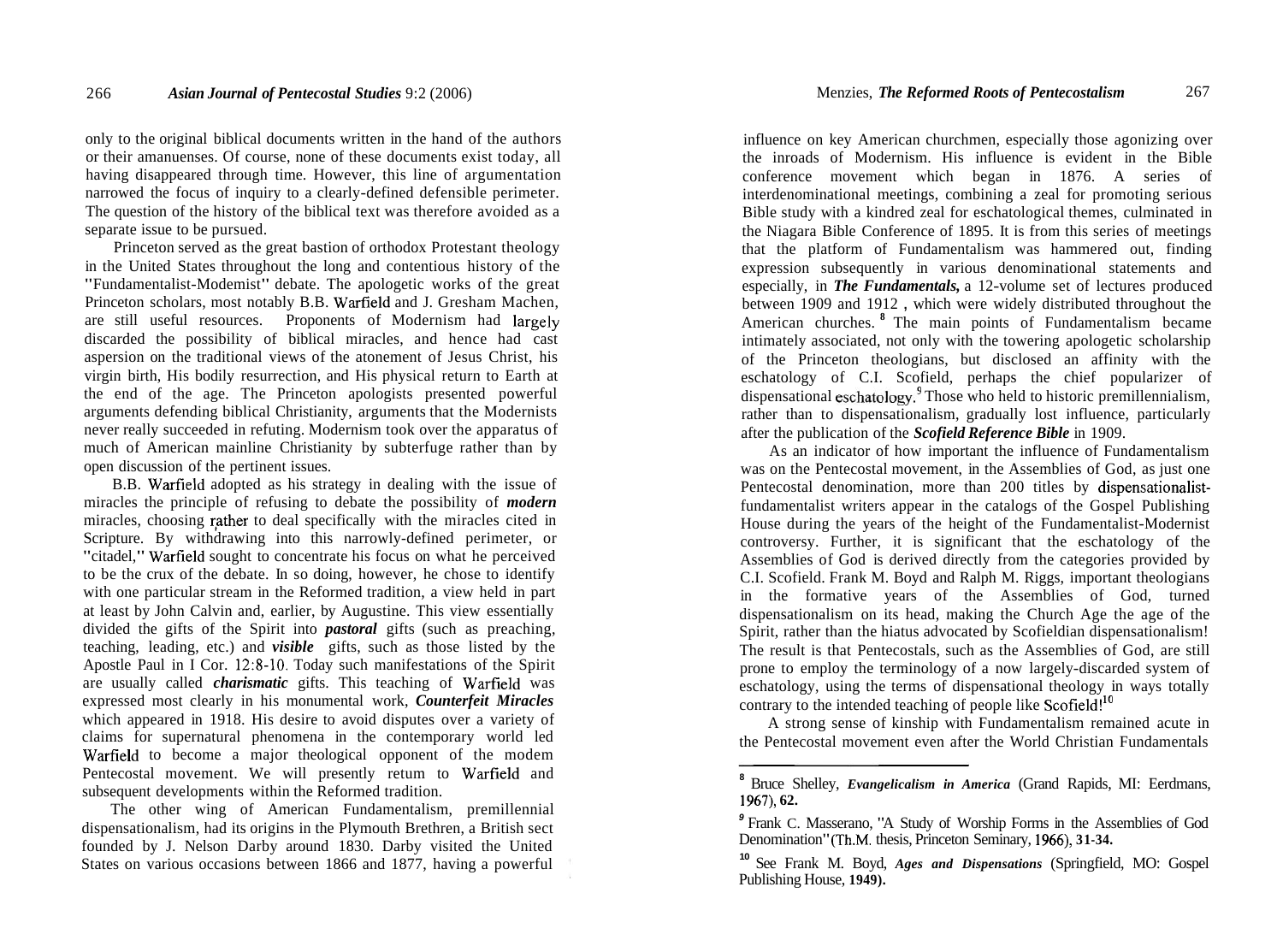Association at a convention in Chicago, in May, 1928, passed a resolution disavowing any connection with the "tongues-talkers and faith healers." The editorial in the *Pentecostal Evangel,* dated August 18, 1928, conveys the wounded spirit of the Pentecostals, who responded to the Fundamentalist diatribe with a statement affirming solidarity with Fundamentalist values in spite of the rejection that had been expressed. The editors held out an olive branch to the Fundamentalists, yearning for the day when the Pentecostals would no longer be spumed.

# 3.2 The Keswick'lnfluence

The Holiness movement which flowered in late-nineteenth century America really had two wings. One was the attempt to recover Wesley's second-blessing doctrine of sanctification. This found expression in the National Holiness Association, which looks back to a camp meeting in Vineland, New Jersey in 1867 for its genesis. New denominations were spun off from the Methodist Church and various Wesleyan Holiness associations proliferated well into the early years of the new century. But, this was but one wing of the larger Holiness movement.

In the Lake District of northern England, in the Anglican parish of Keswick, an interdenominational convention was conducted in the mid-1870s with the specific objective of promoting a deeper Christian life. Robert Pearsall Smith, an American Quaker with long-time association with the Presbyterian Church, was instrumental in establishing Keswick Robert Pearsall Smith, an American Quaker with long-time association<br>with the Presbyterian Church, was instrumental in establishing Keswick<br>as a perennial convention throughout the English-speaking world—a<br>tradition that c tradition that continues to this day. He brought the Keswick emphases back to the United States. A central teaching of Keswick was the displacement of the "eradication of the sin principle," a concept important to the Wesleyan seekers after holiness, with a recognition that sanctification is not so much a state of being, as a daily-maintained condition appropriate to a healthy Christian life. <sup>11</sup> Soteriology was understood in terms that resonate with a Reformed understanding of the soteriological track. Along with this attenuated holiness expectation, Keswick featured an appreciation for the need to seek the Holy Spirit for an enduement of power for witness and service.

> These teachings—the denial of the eradication of inward sin and the emphasis on premillennialism, faith healing, and the "gifts of the Spirit"--opened a wide breach in the holiness

ranks. The conflict spread to America when Dwight L. Moody, R.A. Torrey, first president of Moody Bible Institute, Chicago, Adoniram J. Gordon, father of Gordon College, Boston, A.B. Simpson, founder of the Christian and Missionary Alliance, and the evangelist J. Wilbur Chapman began to propagate in this country the Keswick version of the second blessing.<sup>12</sup>

One of the principal early figures who had a direct impact on the Pentecostal movement was John Alexander Dowie, an Australian with Scottish Presbyterian roots, who later became a Congregational minister. Dowie adopted revivalistic views, especially featuring divine healing. Dowie emigrated to the United States in 1888, just prior to the Pentecostal outpouring. Although he never identified with the Pentecostal movement, nonetheless many of his followers left his Christian Catholic Church, located near Chicago, to join the Pentecostals. Donald Gee classifies his views of sanctification as  $K$ eswickian.<sup>13</sup>

The single most significant influence from the Keswick world which the Pentecostal movement experienced was that of the Christian and Missionary Alliance. A.B. Simpson, Canadian-born Presbyterian minister, adopted a Keswick view of sanctification, experiencing a remarkable personal spiritual and physical renewal in the summer of 1881 at a convention in Old Orchard, Maine. Within a short time, Simpson had left his New York City pastorate and was devoting himself to evangelism. Out of his evangelistic and missionary zeal, eventually in New York the "Gospel Tabernacle" was erected. By 1887, Simpson had founded one of the first Bible schools in the nation, the Nyack Missionary Training Institute, and the Christian and Missionary Alliance denomination was formed. The Alliance began as a relatively loose federation of churches which adopted a four-fold message: Jesus Christ as Savior, Healer, Sanctifier, and Coming King. Simpson's teaching on sanctification-featured the terminology of the "indwelling Christ," which was his way of identifying with the progressive sanctification scheme of the Keswick orbit. George Pardington, an official theologian of the Christian and Missionary Alliance, employed similar Keswickian

<sup>&</sup>lt;sup>11</sup> A good outline of standard Keswick teaching is to be found in Steven Barabas, *So Great Salvation: The History and Message of the Keswick Convention*  (Westwood, New Jersey: Fleming H. Revell, n.d.).

**<sup>12</sup>**Timothy L. Smith, *Called Unto Holiness* (Kansas City, MO: Nazarene Publishing House, 1962), 25.

**<sup>13</sup>**Donald Gee, *The Pentecostal Movement,* enlarged ed. (London: Elim Publishing Company, 1949), 5. See also Gordon Lindsay, *The Life of John Alexander Dowie* (n.p.: Voice of Healing Publishing Company, 195 **1).**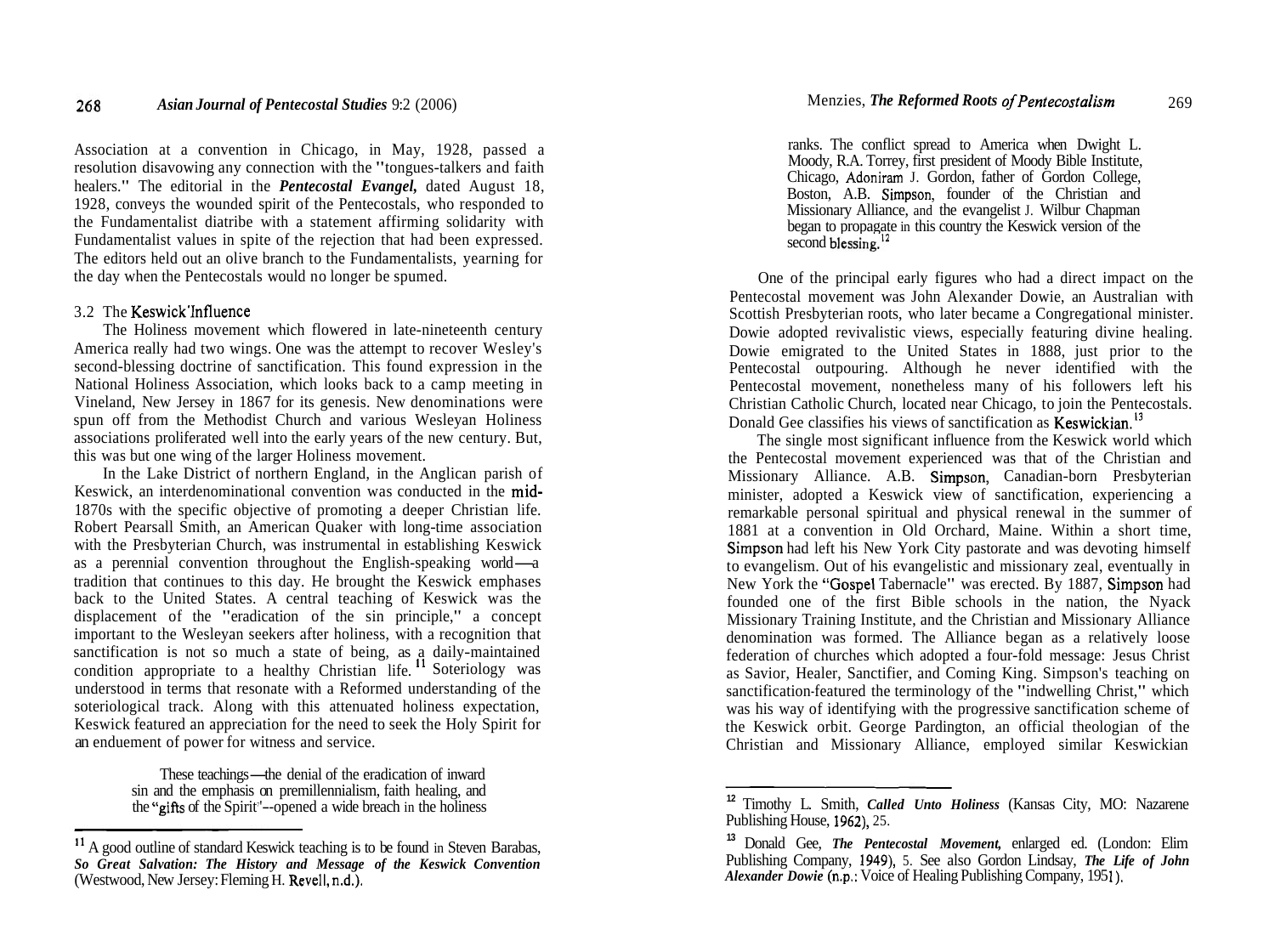language.<sup>14</sup> In the official biography of Simpson, written shortly after his death, A.E. Thompson included a chapter of eulogy written by James M. Gray, the dean of Moody Bible Institute. Gray was a long-time friend of Simpson's. He recalls the origin of the Simpson's "four-fold gospel," citing the influence of the Baptist educator, A.J. Gordon. Evidently Gray saw common theological threads in Gordon and Simpson, emphases to which he himself was sympathetic.<sup>15</sup>

Gordon's view of sanctification, which seems to resonate with Simpson, emphasized the progressive nature of sanctification. In addition, Gordon advocated an additional work of the Spirit, separate from regeneration and subsequent to it, which he titled "Baptism in the Holy Spirit." This Baptism in the Spirit Gordon understood to be specifically an enduement of power for Christian witness and ministry.<sup>16</sup>

In effect, by the 1890s, chiefly through Keswickian influences, a theology supporting the Pentecostal revival was already well developed--with virtually everything in place except the Pentecostal propensity for insisting on the initial physical evidence of the Baptism in the Spirit being speaking in other tongues. This is clearly evident in the theology of the Assemblies of God, the Pentecostal denomination generally recognized as the most widely-representative of the various Pentecostal denominations. In 1916, out of a perceived need to state important theological positions to provide stability in the midst of the turbulent and disruptive "Jesus Only" issue $i^7$ , with great reluctance the Assemblies of God adopted a "Statement of Fundamental Truths." This doctrinal statement was largely the product of one individual, D.W. Kerr, a former Christian and Missionary Alliance pastor. The General Council in session readily adopted his recommendation for a statement of faith, and the crisis was quickly resolved.<sup>18</sup> What is significant is that the

Assemblies of God in its initial formulation borrowed wholesale nearly Assemblies of God in its initial formulation borrowed wholesale nearly<br>the entire apparatus of the Christian and Missionary Alliance—its polity<br>and its doctrine, including the "Four-fold Gospel." The obvious point that and its doctrine, including the "Four-fold Gospel." The obvious point that failed to come across was a difference of opinion regarding the Baptism in the Spirit. The leaders of the Assemblies of God perceived this experience of the Spirit to be accompanied by speaking in tongues-a teaching repudiated by the Alliance. It should be noted that the "Fourfold Gospel" was altered somewhat, as well. Instead of the A.J. Gordon/A.B. Simpson teaching that "Christ is the Sanctifier," that point was modified by the Assemblies of God to state "Christ is the Baptizer in the Holy Spirit."

In summary, then, it is evident that at least a significant portion of the modem Pentecostal movement derived much from non-Wesleyan sources. A standard book of doctrinal teaching employed widely throughout the Assemblies of God, develops a soteriology clearly based on a Reformed understanding, rather than on the Wesleyan. This is evident, for example, in the statement regarding justification:

> Justification is the breathtaking announcement that the r is not guilty. In God's eyes the sins are gone, removed us "as far as the east is from the west"—which is an ite distance (see Ps  $103:12$ ) Micah  $7:18:19$  says it sinner is not guilty. In God's eyes the sins are gone, removed from us "as far as the east is from the west"—which is an infinite distance (see Ps.103:12). Micah 7:18-19 says it beautifully, "Who is God like you, who pardons sin and forgives the transgression of the remnant of his inheritance? You do not stay angry forever but delight to show mercy. You will again have compassion on us; you will tread our sins underfoot and hurl all our iniquities into the depths of the sea." $^{19}$

The document goes on to point out three results of justification, or "positional righteousness." The penalty of sin has been dealt with, the believer is restored to divine favor, and finally, the believer has imputed to him the righteousness of Jesus  $Christ.^{20}$ This corresponds rather well with a standard Reformed theology textbook commonly used in college  $classrooms.^{21}$ 

<sup>&</sup>lt;sup>14</sup> See George Pardington, *The Crisis of the Deeper Life* (Harrisburg, PA: Alliance Publishing Company, n.d.).

<sup>15</sup> A.E. Thompson, *The Life of A.B. Simpson* (New York: Christian Alliance Publishing Company, 1920), 258.

<sup>16</sup> A.J. Gordon, *The Minjstry of the Spirit* (Philadelphia: Judson Press, 1894), 74.

 $17$  The "Jesus Only" issue nearly wrecked the early Pentecostal movement. This was a teaching which swept through early Pentecostal gatherings, chiefly impacting those with a Keswickian perspective, like the very young Assemblies of God. The "Jesus Only" teaching amounted to a form of Unitarianism. See William W. Menzies, *Anointed to Serve* (Springfield, MO: Gospel Publishing House, 1971), 111-121, for a detailed account of this issue.

**<sup>18</sup>**Ibid., 1 17.

<sup>19</sup> William W. Menzies and Stanley M. Horton, *Bible Doctrines: A Pentecostal Perspective* (Springfield, *MO:* Gospel Publishing House, 1993), 105,106.

<sup>&</sup>lt;sup>20</sup> Ibid.

<sup>&</sup>lt;sup>21</sup> Louis Berkhof, *Manual of Christian Doctrine* (Grand Rapids, MI: 1950), 256-264.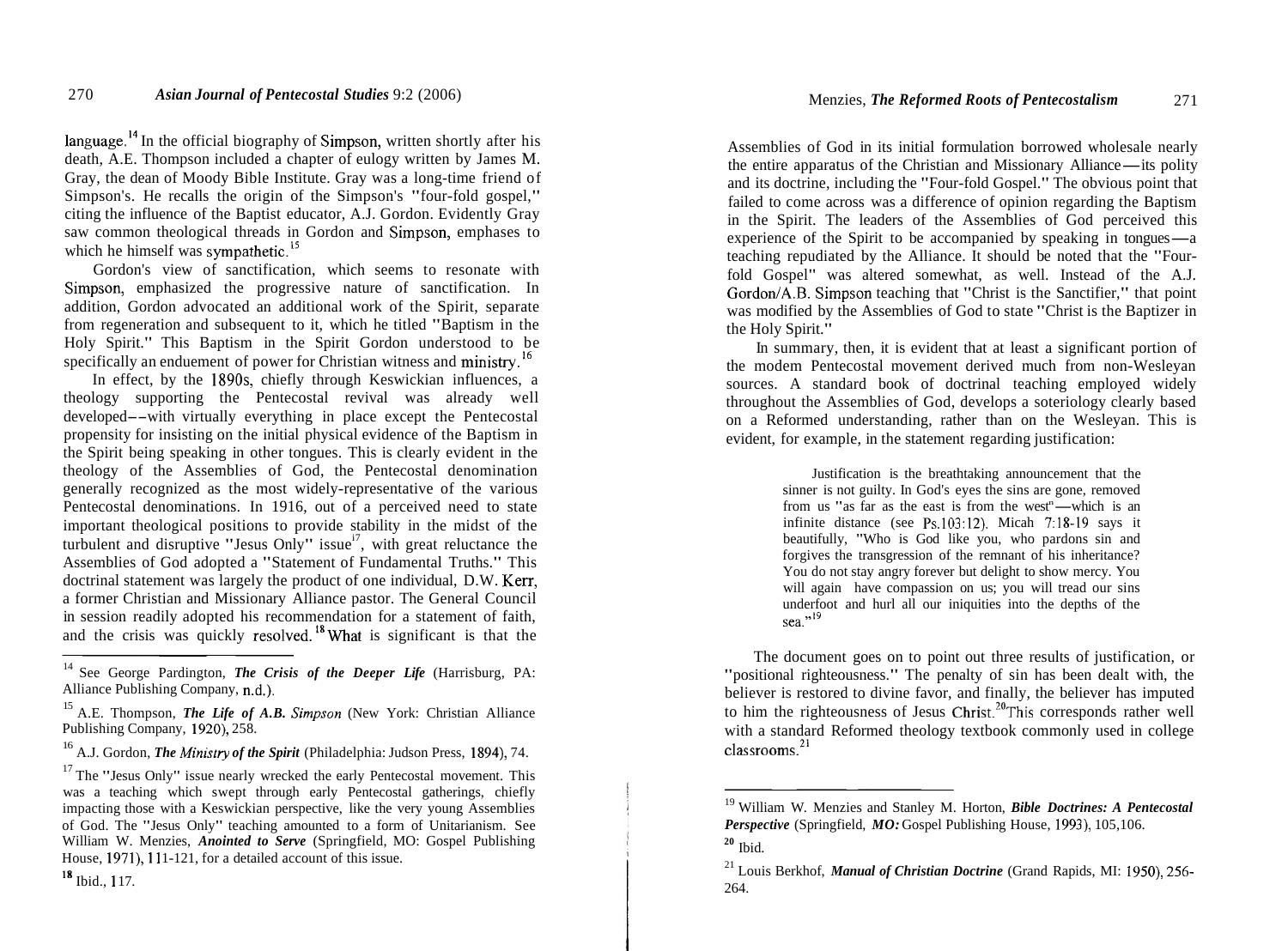The doctrine of sanctification is another point at which a close correspondence exists between Pentecostals, such as the Assemblies of God, and the Reformed understanding. The Assemblies of God rejects the notion of a necessary crisis experience subsequent to regeneration, what Wesleyans call "entire sanctification." Rather, the emphasis is on the cultivation of an appropriate Christian life-style, what is recognized as a "growth in grace."<sup>22</sup> This is mirrored by the teaching of Louis  $Berkhof.<sup>23</sup>$ 

The Presbyterian Charismatic J. Rodman Williams follows precisely the same understanding of justification and sanctification as do the Assemblies of God teachers mentioned above, and the Reformed scholar, Louis Berkhof.<sup>24</sup>The affinity for the Reformed platform for soteriology among Pentecostals, such as the Assemblies of God constituency, appears to be convincing. It is evident that a Presbyterian scholar, such as J. Rodman Williams, has no problem erecting his Pentecostal theology on the Reformed, or Presbyterian, platform. From this we can see that the Pentecostals between 1910 and 1920 clearly divided into two wings, largely defined by differing views of sanctification. The earlier Wesleyan view no longer dominated. Those Pentecostals who displayed an affinity with Reformed soteriology grew increasingly influential over the ensuing years.

4. Reformed Precursors to the Modem Pentecostal Revival

4.1 The Teaching of John Calvin.

It is probably safe to say that John Calvin did not subscribe to the notion that believers in his day should look for the charismatic, or to use his term, the "visible" gifts of the Spirit. In his discussion of baptism, Calvin seems to have adopted the idea that baptism in the Spirit, mentioned in Acts 1:5, identified with the "visible graces" of God, was dispensed by the apostles through the laying on of hands. He seems to suggest that this was Luke's way of speaking about the initial regeneration of the Palestinian believers. <sup>25</sup> However, J. Rodman

Williams sees in Calvin's treatment of baptism the likelihood that Calvin saw the Spirit being distributed through the apostles' laying on of hands. Williams perceived that Calvin was reluctant to reduce the gifts of the Spirit to merely another way of speaking about regeneration.<sup>26</sup> Calvin certainly does acknowledge gifts of the Spirit, but he is clearly urging his readers not to go looking for visible giftings. "If we seek any other gifts of the Spirit, they will be found in his anointing."27

It is quite clear that Calvin, following Augustine, makes a distinction between those ministries that have a permanent character necessary for the effective ministry of the church, and those ministries that were only intended to be temporary. It is here that Calvin makes the point that charismatic gifts were, for whatever reason, limited to the Apostolic Age, and that only the pastoral gifts enumerated in Paul's epistles have an enduring value.<sup>28</sup>Regarding the first Pentecost, Calvin makes this curious comment: "As for ourselves, let us understand that the words spoken then to the Jews are true for us today, for although the visible gifts of the Spirit have ceased, God has not yet withdrawn His Spirit from His  $Church$ <sup> $, 29$ </sup>

Calvin, in treating the episode of the Spirit's outpouring at Samaria, he says this:

> To sum up, since the Samaritans had the Spirit of adoption conferred on them already, the extraordinary graces of the Spirit are added as a culmination. In these God for a time showed to His Church something like the visible presence of His Spirit, in order to establish for ever the authority of His Gospel, and at the same time to testify that the Spirit will always be the Governor and Director of the faithful."

26 J. Rodman Williams, vo1.2, 179.

 $22$  Menzies and Horton, 147-154.

 $^{23}$  Berkhof, 265-273.

<sup>24</sup> J. Rodman Williams, *Renewal Theology, vol.2.* (Grand Rapids, *MI:* Zondervan Publishing House, 1990), 61-1 17.

<sup>25</sup> John Calvin, *Institutes of the Christian Religion, v01.2* (Philadelphia: Westminister Press, 1960, ed. by John T. McNeill; trans. by Ford L. Battles), 1318.

 $^{27}$  Calvin, vol. 1, 527.

 $^{28}$  Calvin, vol.2, 1061. See also, an excellent article by Paul Elbert, titled "Calvin" and the Spiritual Gifts," in *Essays on Apostolic Themes,* ed. by Paul Elbert (Peabody, MA: Hendrickson Publishing Company, 1985), **1** 15-143.

<sup>29</sup> John Calvin, *Calvin's New Testament Commentaries,* vo1.6: "The *Acts* of the Apostles, 1-13." Eds.: David W. Torrance and Thomas F. Torrance, tr.: John W. Fraser and W.J.G. McDonald (Grand Rapids, MI: Wm. B. Eerdmans Publishing Co., 1965), 59. **30** Ibid., 236.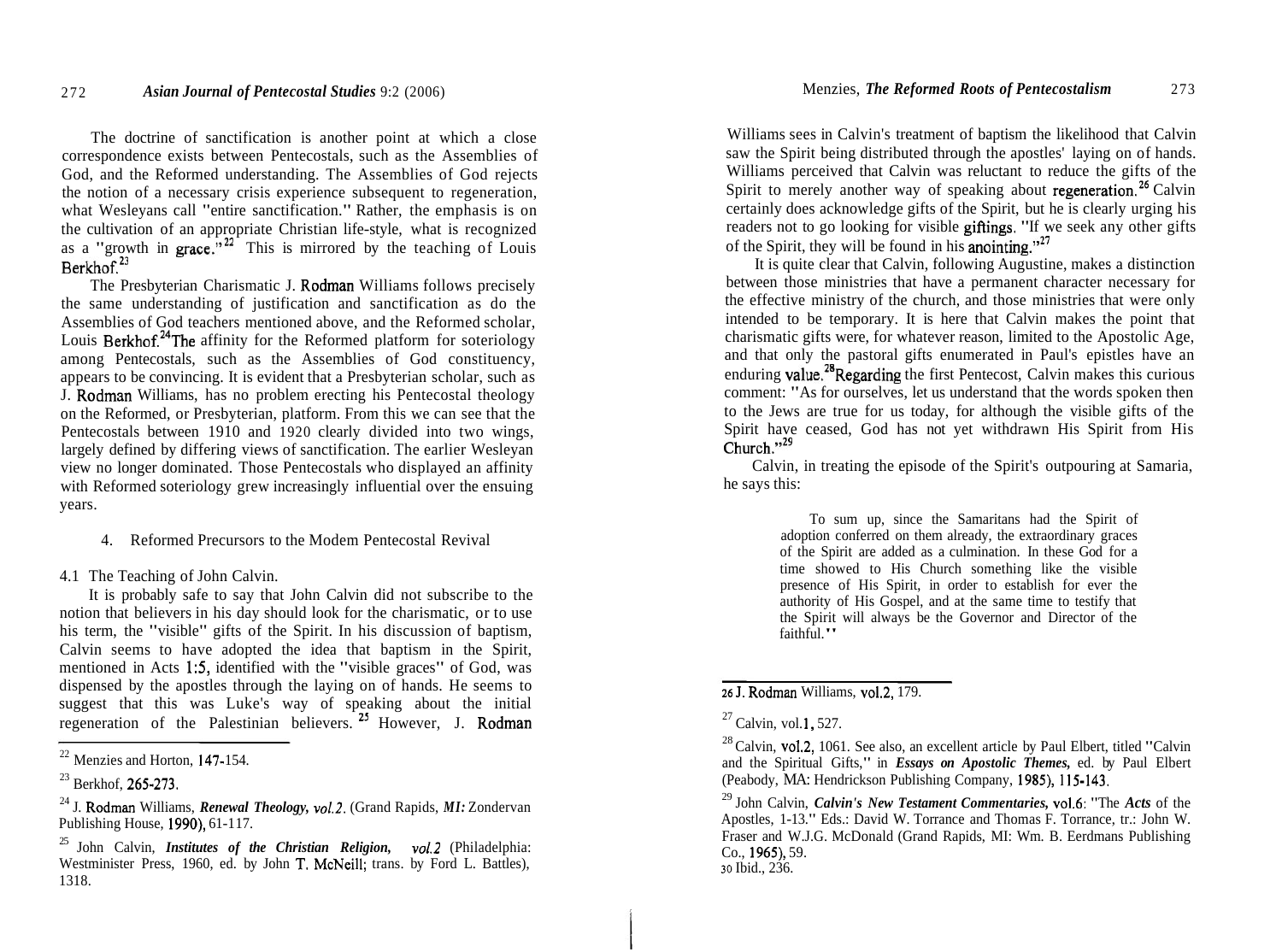Calvin recognized that the gift of the Spirit described in the Pentecostal episode at the home of Cornelius was of a different order from the regenerating work of the Spirit. He resigned himself to the fact that such extraordinary manifestations no longer are evident in the Church, but it does not appear that Calvin diminished their value in any way. "Certainly the gift of tongues and other things of that kind have long since ceased in the Church, but the Spirit of understanding and regeneration thrives and will always thrive." $31$ 

It is important to place Calvin in the context of his times. On the one hand, Calvin was endeavoring to release the Christian message from the tyranny imposed on it by the suffocating influences of the Medieval Church. And, on the other hand, he, like Luther, sought to avoid being distracted from what he felt were reformation of the Church. Both Luther and Calvin were opposed to enthusiasts who wished to rush on past the Bible to make room for immediate leadings of the Spirit. The enthusiasts were impatient with the more temperate teachings of Luther and Calvin, who were indeed anchored to the Bible. The "radical reformers" made the mistake of placing prophetic revelations, purporting to come from the Holy Spirit, on a plane with the objective Word of God, or, in some cases, putting prophetic utterances above the Bible. It is little wonder that Calvin was cautious about opening the door to such enthusiasts.

I think a case can be made for seeing Calvin acknowledging the reality of the "visibie gifts" for the Church, but it is equally clear that there is a difference between mere acknowledgement and strong endorsement. He seems to accept the manifestation of extraordinary gifts of the Spirit, such as those described in Acts, as valid operations of the Spirit, but appears to limit their apparent value to that of substantiating the Gospel message for the benefit of the earliest Christian believers.

# 4.2 Theodore Frelinghuysen.

A key instrument in bringing renewal to the Middle Colonies was Theodore Frelinghuysen, a Dutch Reformed pastor in New Jersey. Beginning in 1726, his ministry brought revival, not only to the Reformed people of New Jersey, but also had a powerful influence on the Presbyterians in that region. Among those deeply affected by the revival \were William and Gilbert Tennent, Presbyterian pastors in eastern Pennsylvania. William Tennent endeavored to teach young men how to be effective pastors. His humble "log college" was the direct antecedent of Princeton College. From the Middle Colonies, the Great Awakening spread to New England where the Congregationalists were stirred.

### 4.2 The Contribution of Jonathan Edwards.

Jonathan Edwards (1703-1758) is considered to be perhaps the greatest theologian to appear in North America. A thorough-going Calvinist, Edwards was God's chosen instrument to bring about a remarkable renewal among the Christian churches of colonial New England. He might be considered a forerunner to later revival movements, including the modem Pentecostal revival, in three ways. First, against fierce opposition from fellow-clergymen, Edwards encouraged people to seek God for a profound, life-changing personal experience. Second, his preaching and teaching were marked by keen insights into the subjective dimension of Christianity, into the realm of Christian experience. He was acutely aware of the pastoral need to distinguish between true and false religion. And, third, Edwards in his own life exhibited what later Pentecostals would identify as "the anointing" of God. He was an instrument of renewal, one who lived out what he wrote about! In a broad sense, then, he might be considered a legitimate "pre-Pentecostal." His *Treatise Concerning Religious Afections,* published in 1746, is generally recognized as one of the greatest works ever written on religious psychology. It is evident that he had a keen insight into the work of the Holy Spirit in the lives of greatest works ever written on religious psychology. It is evident that he had a keen insight into the work of the Holy Spirit in the lives of people—and how to distinguish between legitimate and illegitimate religious exp religious experience.

# 4.3 Edward lrving

Edward Irving (1792-1834), was a native of Scotland. He was ordained in the Scottish Presbyterian Church, and in the 1820s was dispatched to London to pastor the Caledonian Chapel. His effective preaching attracted large crowds. By 1827 he was encouraging his parishioners to seek for a deeper work of the Spirit in their lives. He rejected the notion that the gifts of the Spirit ceased with the Apostolic Age, and that believers should expect the Holy Spirit to be poured out upon them in their own day. In 1830, on a visit to his native Scotland, Irving came upon a group of people who were, in fact, experiencing extraordinary things. He witnessed a remarkable healing. People began to experience what they termed a "baptism in the Spirit," punctuated with speaking in other tongues. On his return to London, Irving exhorted his

**<sup>31</sup>**Ibid., **3** 17.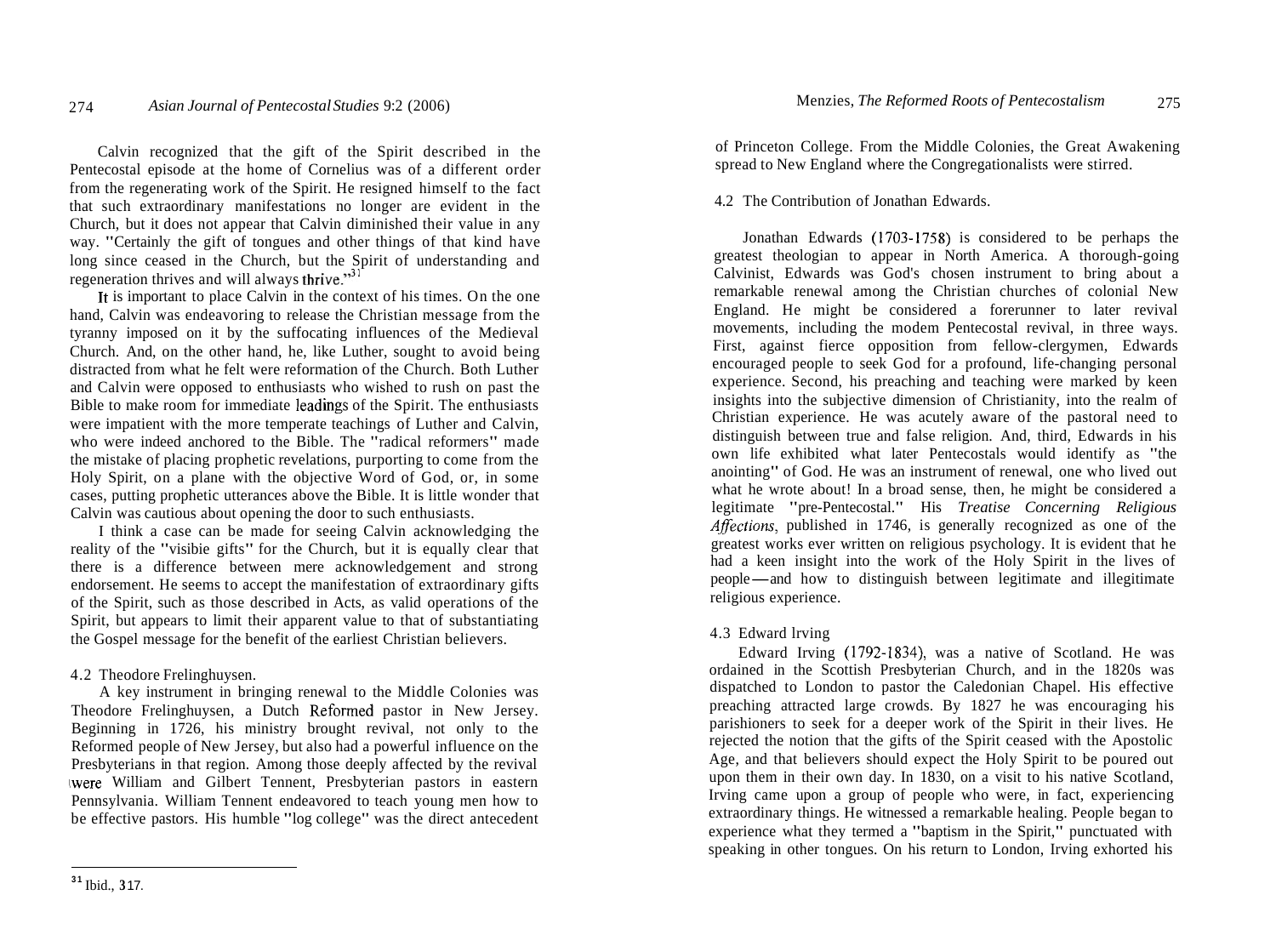people to reach out to God for a baptism in the Holy Spirit. For him, speaking in tongues was "the standing sign" of Spirit baptism.<sup>32</sup>

Edward Irving went on to found the Catholic Apostolic Church upon his excommunication from the Scottish Presbyterian Church. Many of his parishioners followed him. Unfortunately, he fell into the error of appointing apostles and for predicting the imminent return of Jesus Christ. This unusual movement quickly fell into obscurity upon the early death of its founder. There is no clear connection with this British revival episode and the later emergence of the Pentecostal revival. However, what is significant for our purpose is the identification of a theologian from the Reformed tradition who openly advocated a recovery of the Apostolic gifts.

### 4.4 Charles G. Finney

Charles G. Finney (1792-1873), an attorney in the state of New York, was converted to Christ in a Presbyterian Church at the age of 29. He separated from the Presbyterian Church and joined the Congregationalists, another denomination in the Reformed tradition. For more than 40 years, Finney was used by God to bring remarkable awakenings to numerous communities throughout the American eastern states. He became a professor of theology at Oberlin College in Ohio, but maintained his pulpit ministry in New York at the same time for several years. He and his colleague at Oberlin, President Asa Mahan, were instrumental in promoting the term "Baptism in the Holy Spirit." Written toward the end of his life, Finney's recollection of his conversion experience is couched in terms that describe his being overwhelmed by the presence of God.

> But as I turned and was about to take a seat by the fire, I received a mighty baptism of the Holy Ghost. Without any expectation of it, without ever having in my mind that there was any such thing for me, without any recollection that **1** had ever heard the thing mentioned by any person in the world, the Holy Spirit descended upon me in a manner that seemed to go through me, body and soul....I wept aloud with joy and

love; and I do not know but I should say, I literally bellowed out the unutterable gushings of my heart.<sup>33</sup>

This report captures the core of Finney's appreciation of a desirable deeper experience with God that is available to believers, what he understood to be a baptism in the Spirit, as an enduement of power for service. Indeed, what became known as "Oberlin Theology" promulgated by Mahan and Finney, was a formative influence, especially among exponents of Keswick teaching. Indeed, not only did a wide range of Reformed-oriented evangelicals adopt this terminology, but Wesleyans employed the term "baptism in the Spirit" frequently to refer to the "second blessing."

In fact, one Wesleyan body that came into existence about the time of the Pentecostal revival, the Church of the Nazarene, originally called themselves "the Pentecostal Church of the Nazarene." However, to avoid any possible confusion with the Pentecostal movement, in 1919 this body <sup>i</sup>of evangelical believers quietly dropped "Pentecostal" from their title!

These brief notations are samplings of the contribution of ! evangelical believers from the Reformed tradition who had an important influence in the shaping of values that later were incorporated readily into the fabric of the modem Pentecostal movement. Certainly the background of the Pentecostal revival is much richer and varied than seeing it as simply an extension of Wesleyanism.

### 4.5 Abraham Kuyper

The prolific writings of the founder of the Free University, Amsterdam, include a major study of the person and work of the Holy Spirit, published in 1900. At the heart of his scholarship was a passion to see the restoration of the purity and power of the Christian Church. In explanatory notes appended to the American edition of his monumental work, his English translator, Henri de Vries observed:

> His success in this respect appears conspicuously in the reformation of the Reformed Churches in 1886, and in the subsequent development of marvelous energy and activity in Church and State which are products of revived and reconstructed Calvinism. Without the patient toil and labor of

**<sup>32</sup>**David W. Dorries, "Edward Irving and the 'Standing Sign' of Spirit Baptism" in Gary B. McGee, ed., *Initial* **Evidence** (Peabody, *MA:* Hendrickson Publishing Company, 1991), 49.

**<sup>33</sup>**Charles G. Finney, *Autobzographv* (Old Tappan, *NJ:* Fleming H. Revell, 1908), 20.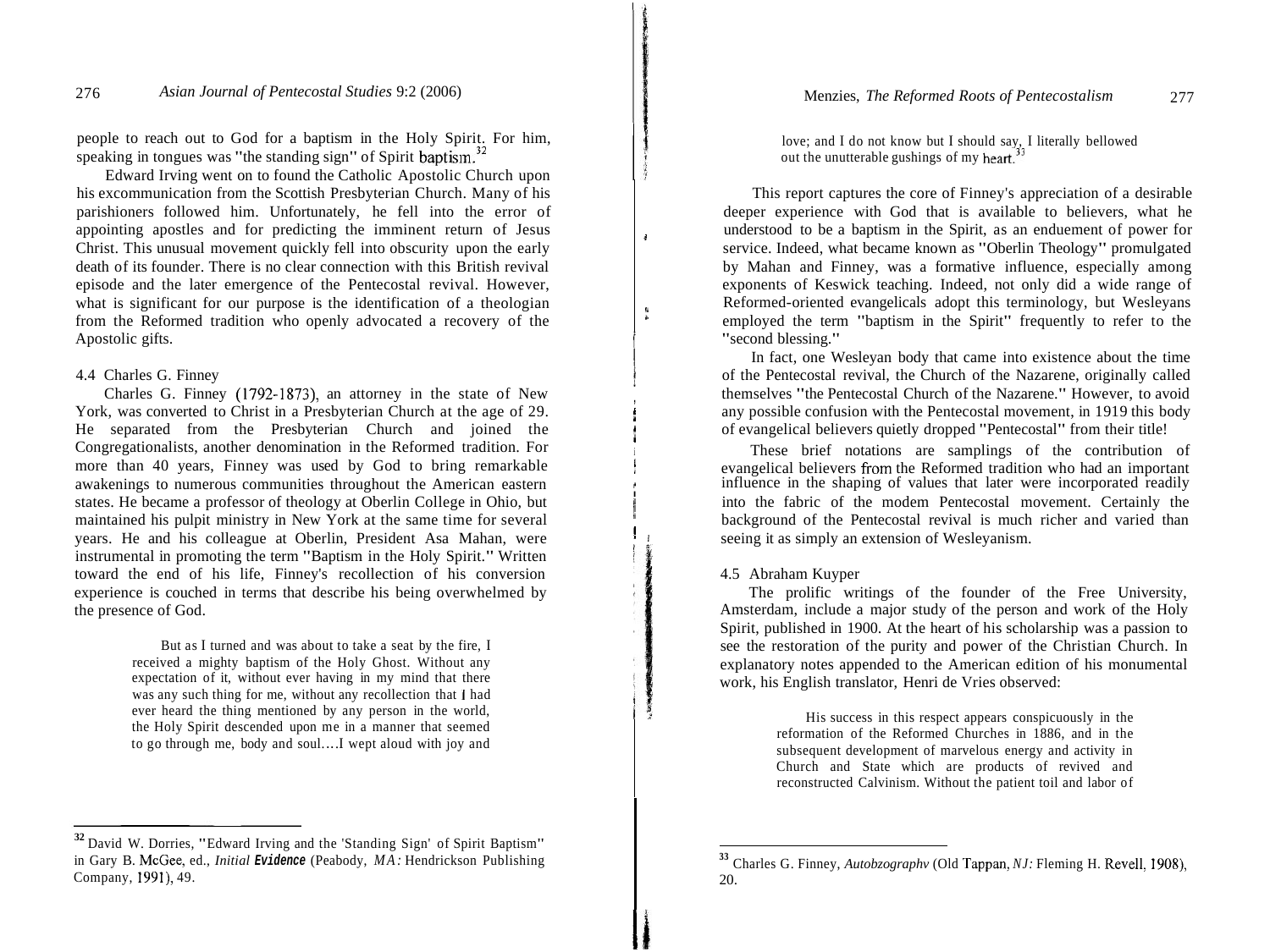this quarter of a century, that reformation would have been

It is clear that Kuyper's memorable renewal of the Dutch church and also the renewing of Dutch society, was founded squarely on a fresh articulation of historic Calvinist theology. Prominent in his teaching was his understanding of the work of the Holy Spirit. We may speculate on how Kuyper would have reacted, had he lived a century later. What possibility lies in his theology for accommodating a Pentecostal theology? It should be borne in mind that Kuyper, writing in the latenineteenth centufy, predated the eruption of the modem Pentecostal revival. What can we glean from Kuyper? How would he have responded<br>to the Pentecostal outpouring of the twentieth century?<br>First, Kuyper recognized that the gifts of the Spirit were—and<br>continue to be—important for the we to the Pentecostal outpouring of the twentieth century?

First, Kuyper recognized that the gifts of the Spirit were—and continue to be—important for the well-being of the Church. "The charismata or spiritual gifts are the divinely ordained means and powers whereby the King enables His Church to perform its task on the earth."<sup>35</sup> However, it is true that in his careful distinctions between various classifications of gifts, given to the Church, he recognizes that the more clearly supernatural manifestations, or "extraordinary charismata," such as speaking in tongues, are not evident in the presentday Church. Like Calvin, it appears that Kuyper sees as permanent giftings in the Church those "ordinary charismata" directly impacting the edification of believers in the Body of Christ. Other "extraordinary gifts" appear to be more dispensable. Here is a summary of his classification of supernatural gifts:

> The charismata now existing in the Church are those pertaining to the ministry of the Word; the ordinary charismata of increased exercise of faith and love; those of wisdom, knowledge, and discernment of spirits; that of selfrestraint; and lastly, that of healing the sick suffering from nervous and psychological diseases. The others for the present are inactive. $36$

What is intriguing in this brief statement is the open-ended view he seems to have held about the possible *future* restoration of extraordinary gifts, such as speaking in tongues! Although he recognizes realistically that these gifts are currently "inactive," is it possible that Kuyper held open the possibility of a restoration of such gifts at some time in the future? Although Kuyper wanted very much to see the Church revived in his day, on balance it is clear that he, along with Calvin, and most other Calvinists in the post-Reformation period, must be classified as a cessationist.

### **5.** The Heart of the Matter: Cessationism

It is evident that the modern Pentecostal movement owes much to , the Reformed tradition. However, the crucial issue that has dominated much of Reformed pneumatology, has been the belief that the *charismata* of the New Testament had a legitimacy for the Apostolic age only. This is known popularly as cessationism. Benjamin B. Warfield, the great apologist of the Princeton titans, placed the charismata outside the expectation for the present-day Church. In so doing, Warfield struck at the heart of the modern Pentecostal movement. If miracles, including the extraordinary gifts of the Spirit, are not possible for the Church today, the Pentecostals are by definition illegitimate. This is certainly a central issue.

Warfield wrote the definitive volume on the issue of the cessation of the *charismata*. His avowed purpose:

> My design is to state and examine the chief views which have been held favorable to the continuance of the charismata beyond the Apostolic age. In the process of examination occasion will offer for noting whatever is needful to convince us that the possession of the charismata was confined to the Apostolic age.<sup>37</sup>

By the 1940s, a growing number of evangelical Christian leaders, through their irenic association with Pentecostal leaders, recognized that they held much in common, and that the time had come to lay aside

 $\sim$ 

<sup>&</sup>lt;sup>34</sup> Henri de Vries, "Explanatory Notes to the American Edition," in Abraham Kuyper, *The Work of the Holy Spirit* (Grand Rapids, MI: Wm. B. Eerdmans Publishing Co., 1941, reprinted from the original copyrighted edition by Funk and Wagnalls, 1900), xv.

<sup>35</sup> Abraham Kuyper, *The Work of the Holy Spirit* (Grand Rapids, MI: Wm. B. Eerdmans Publishing Co., 1941), 184.

**<sup>36</sup>**Ibid., 189.

<sup>&</sup>lt;sup>37</sup> Benjamin B. Warfield, *Miracles: Yesterday and Today, True and False* (Grand Rapids, MI: Wm. B. Eerdmans Publishing Company, 1953), 6. This volume was originally published in 1918 under the title *Counterfeit Miracles.*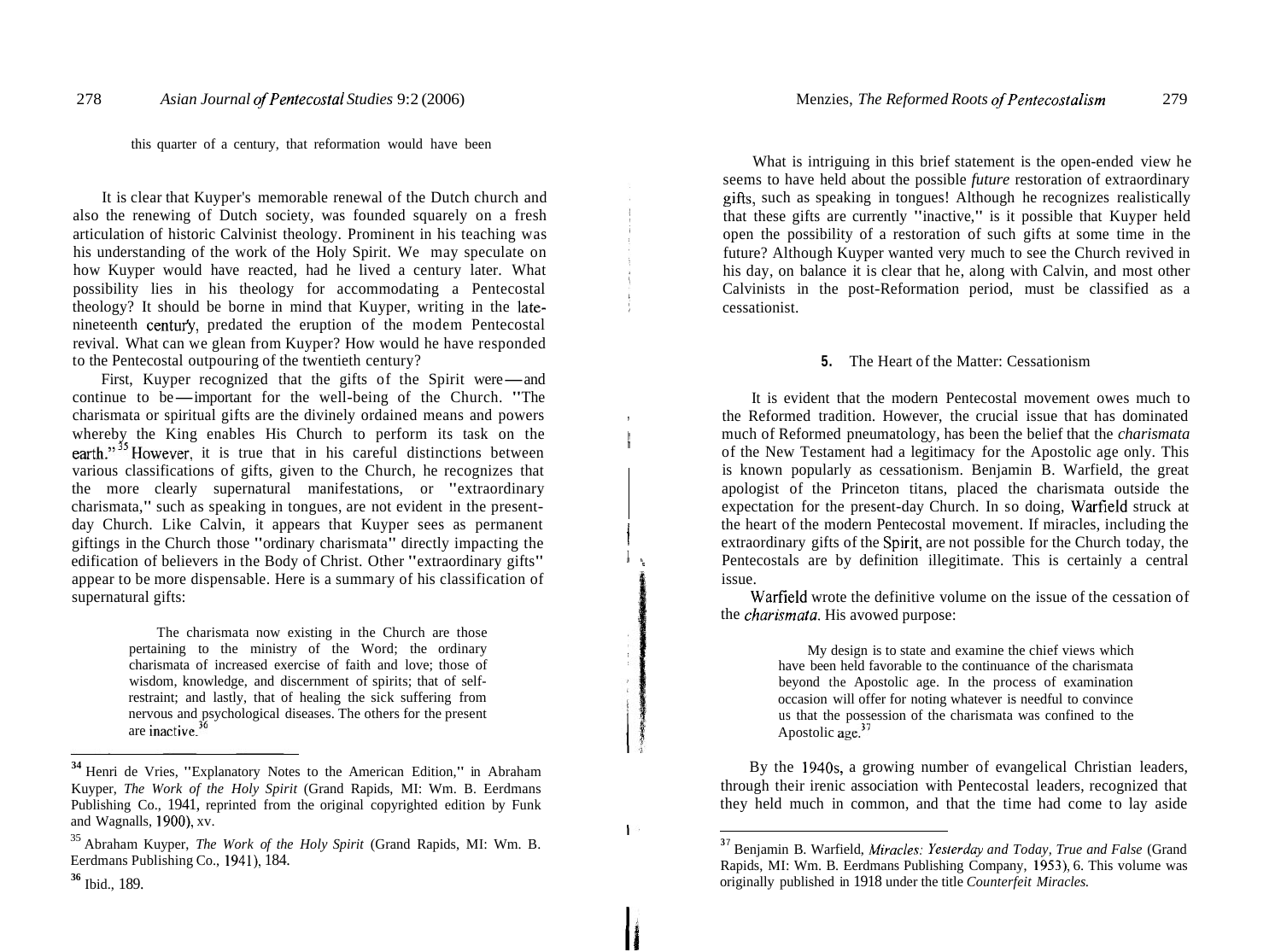earlier prejudices. Twenty years later, a phenomenon that has come to be called the Charismatic movement erupted, reaching into virtually every sector of the Christian church. Presbyterians, Reformed, Lutheran, Methodist, Episcopal, Baptist, and Holiness bodies, along with Roman Catholics and Eastern Orthodox, noted that many within their ranks were reporting "baptisms in the Spirit," including speaking in other tongues. Prophecy, remarkable healings, and other extraordinary manifestations no longer were maintained within the province of the Pentecostal churches. The bastion of cessationism now came under serious attack.

The monumental work of Jon Ruthven, *On the Cessation of the Charismata,* is without doubt the most comprehensive assessment of the cessationist issue currently available. Ruthven asserts that cessationism is a concept with questionable roots. "Cessationism did not originate within orthodox Christianity but within normative Judaism and in Christian sects during the first three centuries of the Common  $_{\text{Era.}}$ <sup>38</sup>Ruthven points out that cessationism is, curiously, actually to be attributed to Montanism. Augustine, cited by Ruthven, in his argument with the Montanists, argues that miracles did, in fact, continue after the Apostolic age. "He complains in *City of God* 22.8 that contemporary miracles are relatively unknown not because they no longer occur, but simply because of bad comrnunication and because people are conditioned (perhaps from statements like his own, [cited previously by Ruthven]) to disbelieve them." $39$ Augustine earlier had argued for the cessation of the charismata, but later changed his view.

Ruthven, in his analysis of the writings of John Calvin, sees some ambiguity in Calvin's teaching on the possibility of contemporary gifis of the Spirit. "Calvin popularized the restriction of miracles to the accreditation of the apostles and specifically to their Gospel, though he was less rigid about cessationism than many of his followers in that he held to the tradition that in unevangelized areas, apostles and prophetic gifts could recur to confirm the  $\ddot{\text{Gospel}}$ ."<sup>40</sup>Essentially for Calvin, the purpose of the gifts of the Spirit was a means of accrediting God's Word. But, the door appears to be left open for manifestations of the gifts, even in a later day.

Warfield's cessationist polemic was founded on his understanding of Calvinism, which in turn (through the "Princeton school") was shaped by

Scottish common sense philosophy. He had an overweening confidence in human reason to solve even theological issues. And, for him, appeal to the miraculous opened the door to a kind of extra-biblical revelation that threatened his system.4'

Ruthven challenged Warfield on another front, as well. He believed that Warfield had an inadequate understanding of the Kingdom of God. "Its nature is essentially that of warfare against the kingdom of Satan and its ruinous effects (Mt. 4:23; 9:35; 10:6,7; 12:28....)<sup>42</sup><sup>2</sup>The Kingdom theology of G.E. Ladd, an evangelical Presbyterian, professor at Fuller Theological Seminary for many years, is certainly very different from the eschatology of Warfield. Ladd's view emphasizes the present age as a combat zone in which disciples of Christ are empowered to wage war against the destructive forces of Satan. Although Ladd never adopted Pentecostalism, his teaching certainly opens the door for the Pentecostal understanding of Spirit-empowerment!<sup>43</sup>

Ruthven systematically destroys the cessationist teaching of Warfield. Among the several major points he makes, Ruthven states:

> He also fails to account for the many explicit biblical commands directly to seek, desire and employ the very charismata he claims have ceased. How can Warfield ignore these biblically explicit conditions and commands for the continuation of the charismata, if, as he insists, the Bible continues as the normative guide to the church for its faith and praxis?

It is little wonder that the cessationist viewpoint has lost most of its following in the last generation.

#### 6. Conclusion

In this paper I have sought to demonstrate that the modem Pentecostal movement owes much to the Reformed tradition. It is an oversimplification to assert that Pentecostalism is but an extension of the Wesleyan Holiness movement. A significant portion of the Pentecostal

<sup>&</sup>lt;sup>38</sup> Jon Ruthven, On *the Cessation of the Charismata* (Sheffield, *UK: Sheffield* Academic Press, 1993), 24.

**<sup>39</sup>**Ibid., 30.

<sup>40</sup> Ibid., 34.

<sup>4</sup>**<sup>1</sup>**Ibid., 52,53.

 $42$  Ibid., 195.

<sup>&</sup>lt;sup>43</sup> George Eldon Ladd, *A Theology of the New Testament*, rev. ed. (Grand Rapids, MI: Wm. B. Eerdmans Publishing Company, 1993), 79-2 11.